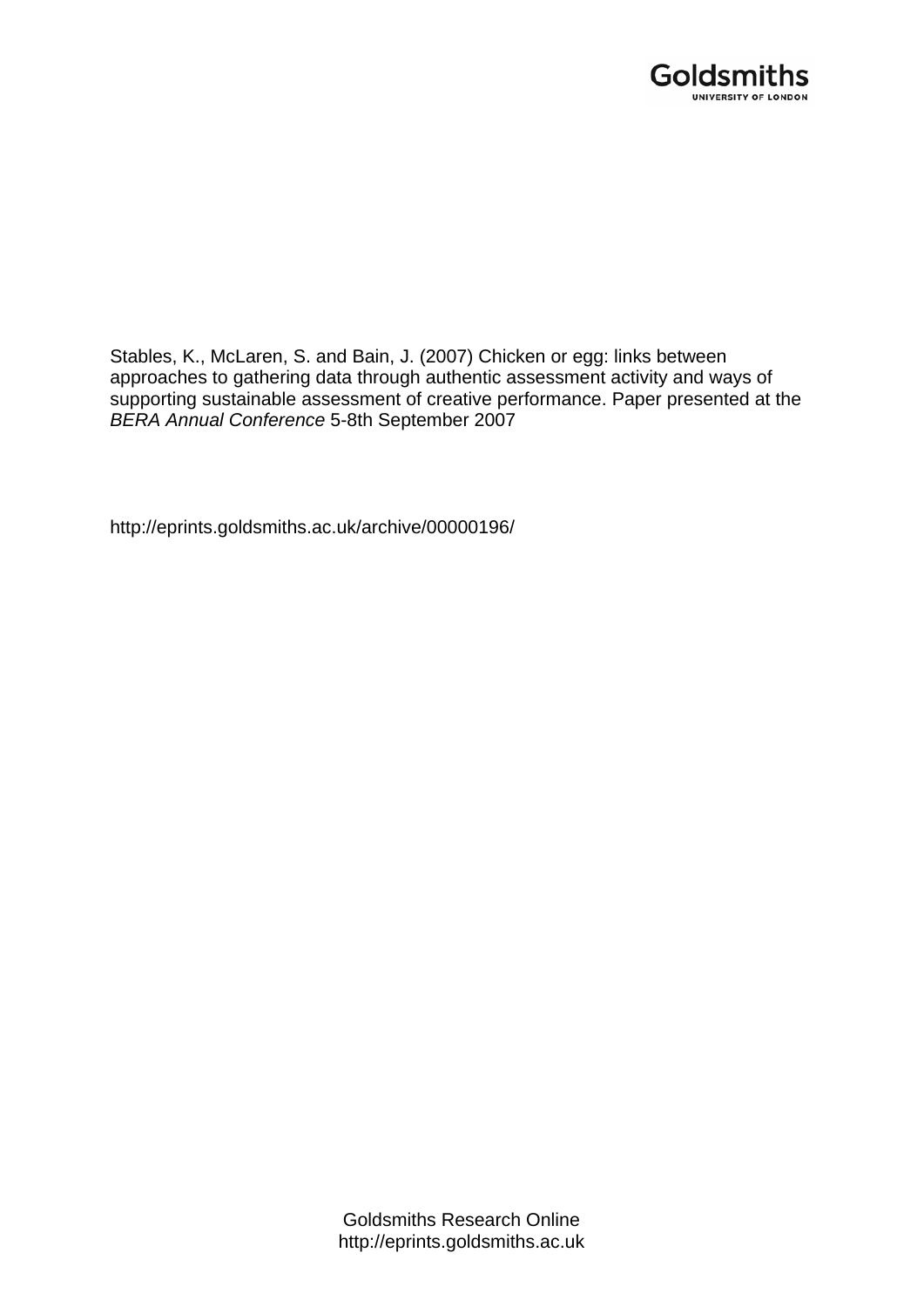Paper presented at the BERA Annual Conference 5-8<sup>th</sup> September 2007

# **Chicken or egg: links between approaches to gathering data through authentic assessment activity and ways of supporting sustainable assessment of creative performance**

Kay Stables, Technology Education Research Unit, Department of Design, Goldsmiths, University of London

Susan McLaren, Department of Curricular Studies, University of Strathclyde Jenny Bain, Technology Education Research Unit, Department of Design, Goldsmiths, University of London

Related SIG: Creativity (also links to Assessment SIG and Research Methods SIG)

# **Abstract**

This paper draws on research conducted to explore issues of creativity and sustainable assessment in the context of primary/secondary transition. The research project (Capability and Progression in Transition through Assessment for Learning in Design and Technology: CAPITTAL-DT; McLaren et al. 2006) was undertaken in associate primary and secondary school settings in 2 local authorities in Scotland and was funded by the Determined to Succeed division within Scottish Executive Education Department (SEED).

The research undertaken had two drivers. The first was evidence from within Scotland that both teaching and learning of Design and Technology was identified as weak (e.g. HMIE 2002, Dakers 2005), that of particular concern was the tendency for teachers to focus on making products rather than on thinking skills and creative processes and that assessment as part of learning and teaching was "good or better in only 24% of schools" (HMIE 2004). The second driver was research that had just been completed for the Department for Education and Skills (DfES) that explored approaches to assessing creativity within Design & Technology (the Assessing Design Innovation project, Kimbell et al. 2004). This research utilised an approach to authentic summative assessment that indicated additional potential to contribute to assessment for learning. These two drivers combined to provide both a research need and a research opportunity.

The study involved learners from 7 schools. The participants (n=225) were in Primary 6 (10- 11years old), Primary7 (11-12years old) and Secondary 1 (12-13 years old). Intervention and control research cohorts were created to take a quasi-experimental approach. The research gathered baseline and follow-up data before and after transition (either from Primary 6 to Primary 7, or from Primary 7 to Secondary 1) and, for intervention cohorts, tracked curricula experiences in the intervening 9-month period.

The baseline and follow-up data was gathered through authentic assessment activities adapted and developed from the Assessing Design Innovation project. The dataset was created from:

- a 'Learner Attitudes Towards Creativity' questionnaire;
- an authentic assessment activity structure (Stables & Kimbell, 2000; Kimbell et al.,  $2004$
- a 'learner evaluation' questionnaire.

A range of data was created by the study: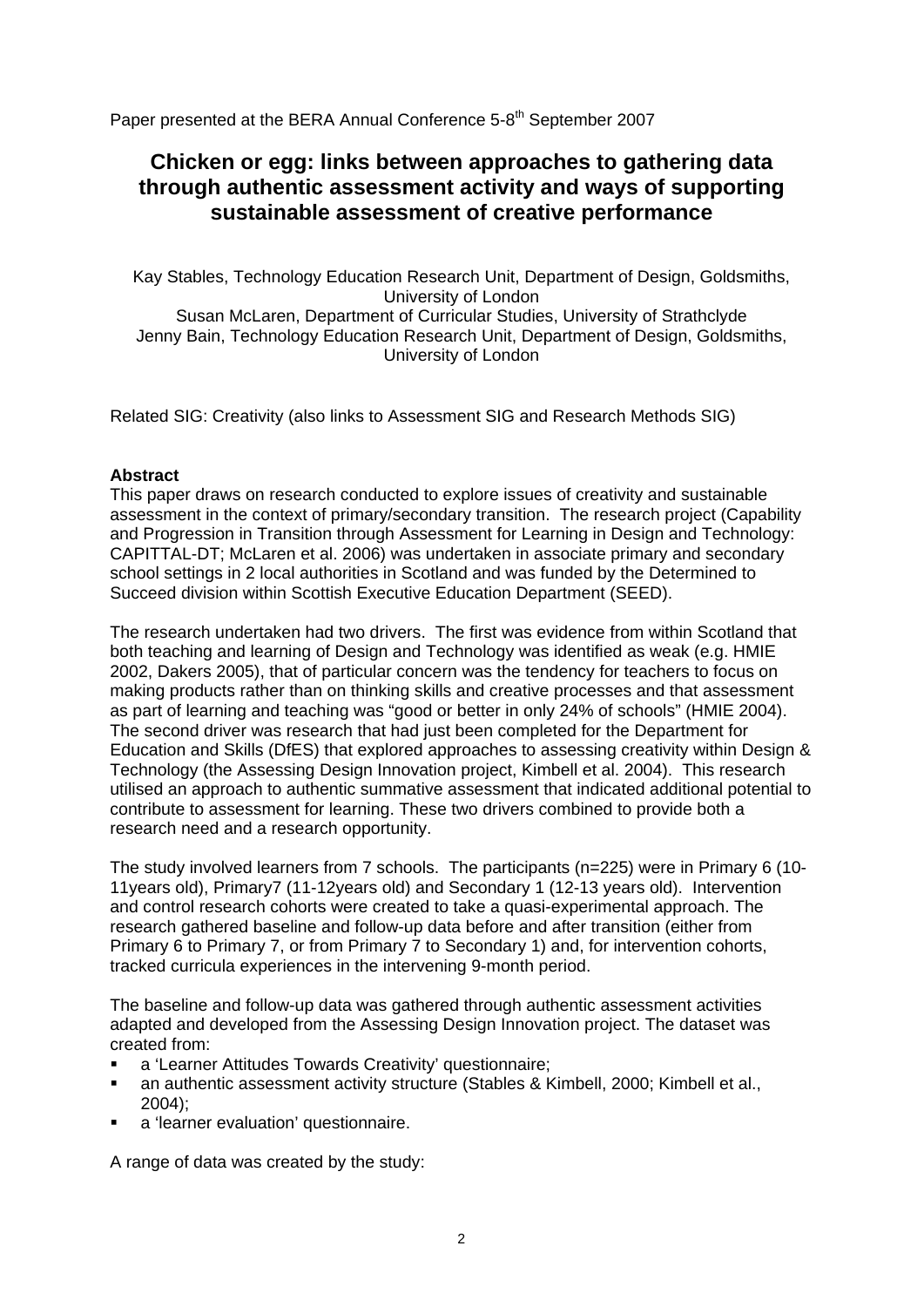- quantitative performance data derived from a creativity assessment rubric (Kimbell et al, 2004);
- quantitative attitudinal and evaluative data;
- qualitative guided and free response data that was analysed using derived content analysis;
- qualitative data derived from semi-structured interviews with teachers to provide illustrative accounts of the related learning and teaching that had been undertaken between baseline and follow-up data collection.

This paper explores the relationship between the approaches used for data gathering, the findings from the data and the insights offered for further approaches to sustainable assessment. Analysis of the data showed links between the creative performance of learners, their attitudes to creativity, the level of sophistication they demonstrated in self and peer reflection and, most importantly, how these changed over the transition period. The ability to gather and relate these data was created by the use of the authentic assessment activity as the core stimulus for the data. This paper will provide an insight into how this was undertaken and explore the potential the approach offers other curriculum areas.

**\* \* \* \* \* \* \* \* \*** 

# **Gathering evidence through dynamic authentic assessment**

The main study discussed in this paper used a particular approach to capturing baseline and follow-up performance data built from a model developed originally as part of the Assessment of Performance Unit (APU) Design and Technology survey (Kimbell et al., 1991; Kimbell & Stables, 2007). This approach is based on the principle of capturing evidence of capability dynamically through an authentic design activity undertaken in a short timeframe. The original activities ranged from 90 to 150 minutes, were set within challenging and rich design contexts, were structured to promote evidence of both action and reflection and were choreographed and standardised through an administrator's script and a particular style of unfolding response booklet or portfolio. Because of the short timeframe, we came to call this particular approach the 'unpickled portfolio' (Stables & Kimbell, 2000) as the learners produced a portfolio of design work without the more typical steeping (or pickling) in a lengthy design project. Critical to the approach is a particular view of process that denies the validity of linear or cyclical models, preferring a model that iterates between action and reflection as a logical progression of taking an ill-formed, hazy idea and evolving it to the point at which it has taken a more complex, detailed and developed form. This view of process is captured in the model we presented through the original project report (ibid) and shown here as figure 1.

While the original approach was developed some 20 years ago, it has seen considerable development through recent projects including, most importantly for this paper, the Assessing Design Innovation project (Kimbell et. al., 2004). In this project the activity was developed to take a slightly longer form (6 hours), to include peer and self evaluation and to promote opportunities for developing ideas through 3D modelling, captured and included immediately within the portfolio via digital technology. The approach, both in its original and later forms, has been primarily aimed at summative assessment – for APU to develop a snapshot of the design and technological capability of the nation's population of 15 year olds, for Assessing Design Innovation to provide summative GCSE-type assessment of creative and innovative performance. However, from the outset we have been conscious that the very nature of dynamic, authentic assessment simulates curriculum activity and as a result can provide opportunities for both teachers and learners to self-reflect on task, and thereby for meta-cognition. From the very earliest trials of this approach (for the APU survey) what quickly became apparent was that evidence of the **action** being undertaken by learners was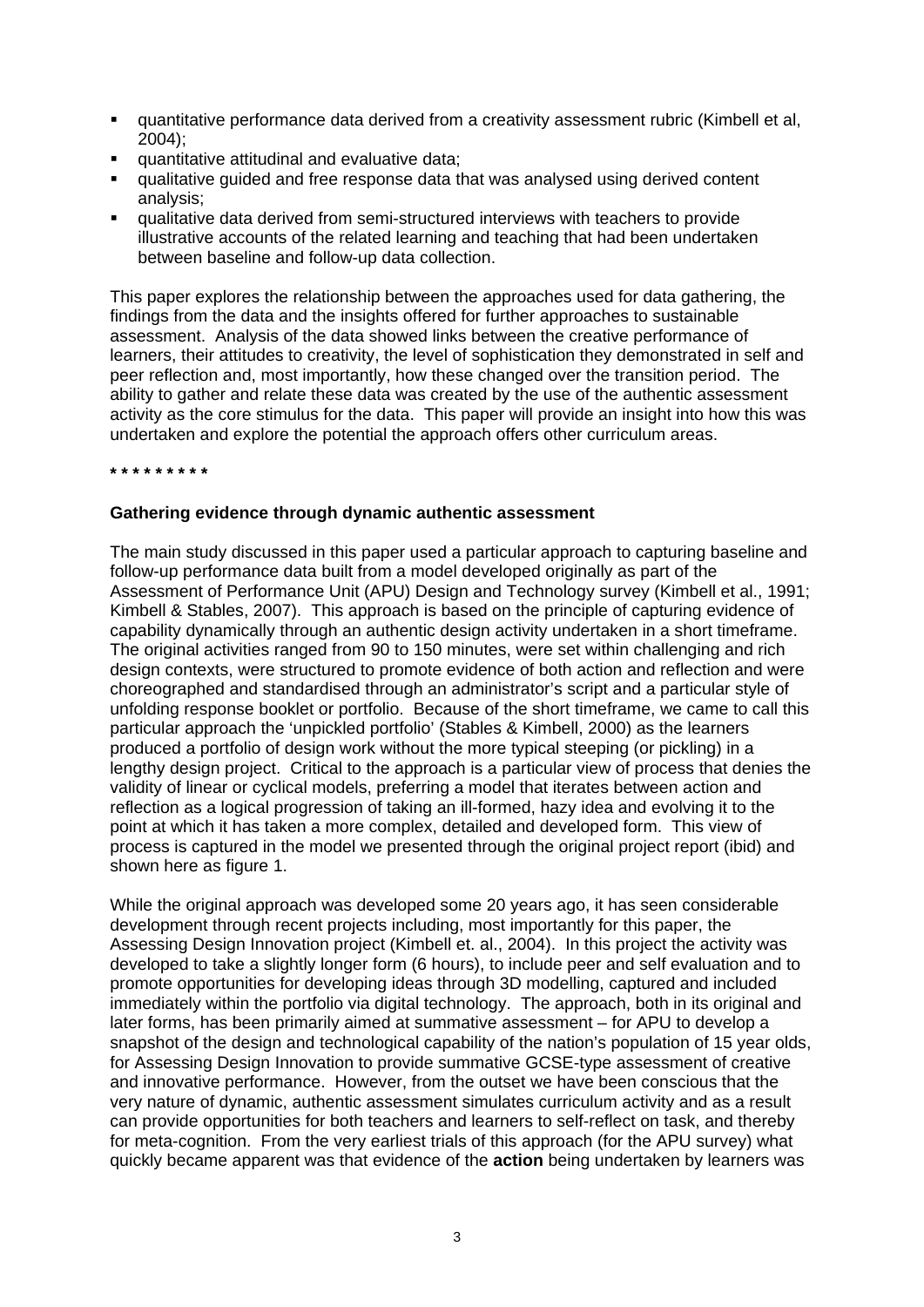relatively easy to 'see' as it typically took some tangible form (drawings, models, etc) but that evidence of **reflection** tended to be invisible as it was taking place inside the learner's head..



THE INTERACTION OF MIND AND HAND

THE POTENTIAL OF MORE DEVELOPED THINKING THE POTENTIAL OF MORE DEVELOPED SOLUTIONS

Figure 1 The APU Design and Technology model of process

To address this assessment problem, we developed an increasingly sophisticated approach to introducing strategic evidence 'prompts', designed to introduce a 'pause for thought', for example on the criteria for success of the product under development, or for the areas where further development was still needed. The following outline of one of these early tasks illustrates our approach

The learners first watched a short (8 minute) video, introducing a scenario that highlighted design opportunities and issues (e.g. around the increasing difficulties elderly people face in preparing food). The design task then proceeded via the following prompts.

- 1. Consider the task and 'iot down' initial design ideas.
- 2. Prompt 1 (after 20 minutes) what will the design need to do and be like if it is going to be successful?
- 3. Prompt 2 (after 30 minutes) review work to date and annotate with a *red pen*, identifying which ideas are good  $-$  and why, and which need changing or abandoning  $$ and why.
- 4. Continue to develop design ideas towards a solution.
- 5. Prompt 3 (after 60 minutes) review your work and note down all the design problems that still need to be sorted out.
- 6. Prompt 4 (after 75 minutes) note down what you now need to know (that you don't already know) to take your ideas further. How/where will you find out?
- 7. Prompt 5 (after 80 minutes) look back at the task and your own success criteria how do your ideas measure up?

While the introduction of the prompts was initially for the benefit of summative assessment, we quickly realised that, if introduced into a rich context and design challenge to which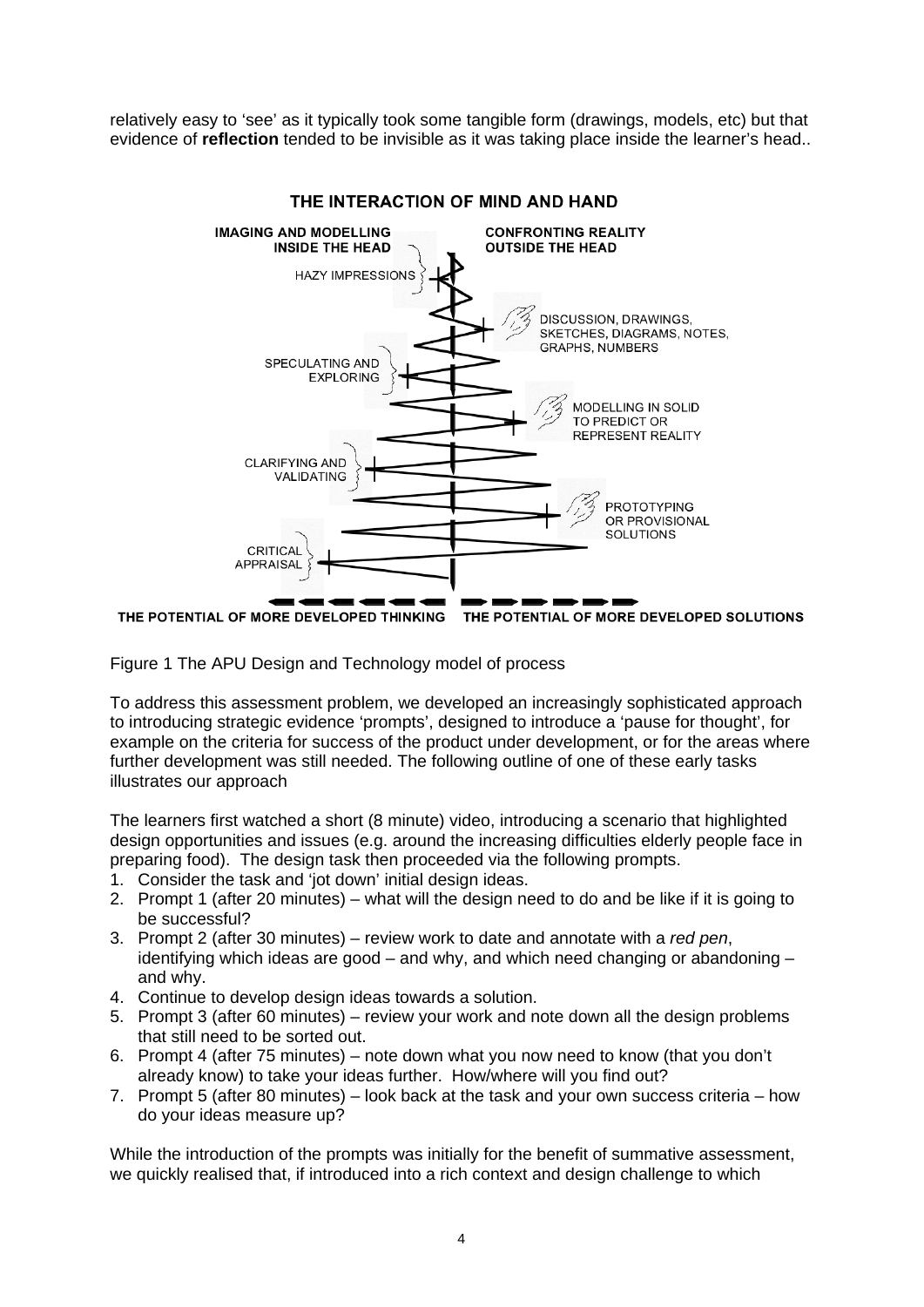learners had developed a level of commitment, the prompts operated at three levels. First, they allowed the assessor (or the teacher) to 'see' evidence of design thinking. Second, they enabled the learner to make their own thinking visible to themselves and from this enable them to take more thoughtful and objective stance in developing their design product. Thirdly, we were conscious that, at least for some learners, the very act of thinking about their designing caused them to gain a better understanding of themselves as a designer – to be meta-cognitive about their own designing processes.

In recent development of this approach in the Assessing Design Innovation project we enhanced this process further by explicitly introducing the concept of the 'critical friend' into the structure of the activity. There were three aspects to this. First, each learner worked on their own design project, but within a group of three 'critical friends' who were encouraged to provide constructive criticism and support. This allowed for informal discussion throughout the assessment activity. Second, we required the group to make active contributions to the early design ideas being generated by their 'friends' that could then be acted on, adapted, rejected or simply used as a stimulus for reflecting on their own ideas. Third we included two opportunities within the activity for peer and self evaluation. As with other prompts introduced in the activity, the primary aim behind each of these was to lay bare the design thinking of each learner. But as with the previous prompts, we also recognised the powerful effect each had on the way learners engaged with their tasks.

We have likened this elsewhere to the way one can be clearer about what one has done when the evidence is reflected (or played) back.

It is as if the evidence speaks in a mirror - to the listener (directly) and back to the speaker (indirectly) creating a form of playback. The 'playback' in turn has two benefits: directly improving the learners' product and indirectly improving the learners' process. So, in general, the more we can encourage the learners to speak to us, the more they hear themselves externalise their thinking, developing both the design ideas they are working on and the generality of their practice. (Stables & Kimbell, 2007, p.176)

It was the dual value of the approach that attracted us to use it in the main study reported here –Capability and Progression in Transition through Assessment for Learning in Design and Technology: CAPITTAL-DT. (McLaren et al. 2006). The main assessment focus in this study was on formative rather than summative assessment, but we also wished to capture snapshots of learner capability at the beginning and end of the project. By using the unpickled portfolio approach we had a research tool that would allow us to do this and which also allowed us to embed and develop approaches more directly targeted at assessment *for* learning.

### **The value of techniques used for formative assessment**

In Scotland the title of the overall assessment initiative is 'Assessment is for learning' which takes account of: summative assessment, entitled assessment **of** learning; support to progress learning and help create the next steps such as the personal planning, termed assessment **as** learning; and the diagnostic stimulating intervention type is the assessment **for** learning. By adapting and extending the structure of the Assessing Design Innovation task we were also able to broaden its potential as an assessment tool in respect of these different dimensions.

By retaining all key features within the structure while reducing the timeframe from 6 to 3 hours, we had a task that was manageable by the young learners (10 – 12 year olds) and informative in respect of the capability it evidenced. Within the task itself, the learners had the following opportunities to reflect on their own work: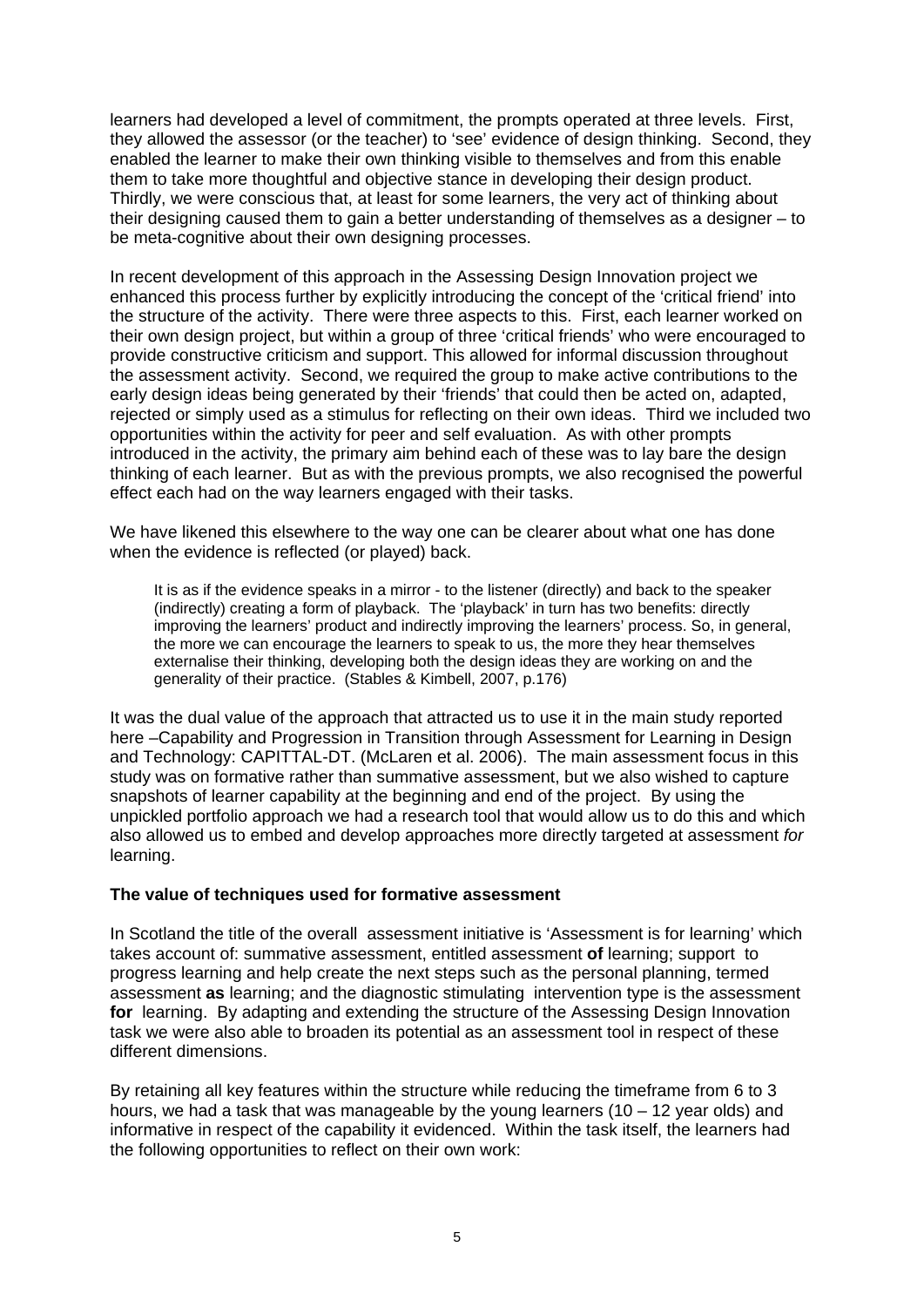- At the early stage of development on receiving back the comments and developments from their 'critical friends' (35 minutes into activity);
- When asked to reflect back on the task set to identify criteria for a successful response (45 minutes into activity);
- **After further development work, when explicitly asked to reflect on strengths and areas** for development in their ideas (70 minutes into the activity);
- As they built the photographic storyboard with digital images of their 3D modelling of ideas (90, 115 and 140 minutes into activity);
- Reviewing evaluative comments from their critical friends and writing their own self evaluation comments on their design work in advance of 'fast-forwarding' their ideas to show how they envision them looking if fully developed; (145 minutes into activity);
- Reflecting back on their work and identifying what they might do differently if they started again (175 minutes into the activity).

But we wished to further enhance the self-reflective elements and so added a learner evaluation questionnaire that was completed after each task (baseline and post intervention). The questionnaire invited the learners to consider further things they felt they had learned and things they would like to get better at. Each participant was prompted by the following stem sentences.

- *I was best at…*
- *The easiest thing was…*
- *The most difficult thing was…*
- *Today I learned…*
- *I want to get better at…*

A combination of the assessment activity and the learner evaluation produced a considerable amount of evidence providing insights into the learners' design thinking and capability. The question we wish to raise through this paper is the extent to which the level of capabilty we witnessed was merely **exposed by** the activity as opposed to **developed through** the activity: what came first, existing capability or capability enhanced through a summative assessment task? As with chickens and eggs it seems impossible to separate out a logical sequence. However, through the range of data we collected, insights were provided into the relationships between summative and formative assessment, between the activity and capability evidenced, and intriguingly between capability and attitudes to creativity.

# **Research sample**

Schools and learners involved in this study were drawn from primary and secondary schools in the south west of Scotland. The study involved learners from 7 schools in the process of transition either between Primary 6 and Primary 7, or between Primary 7 and secondary 1. The participants (n=225) were in Primary 6 (10-11years old), Primary7 (11-12years old) and Secondary 1 (12-13 years old). Three cohorts were involved: one where there was direct intervention during a 9 month period by the research tea working with teachers to develop formative assessment approaches; one where there was indirect intervention, where the teachers were aware of the aims and tools of the study and prepared their schemes of work in a way they felt would support the learners (this group we termed the 'in-the-know cohort) and thirdly a control cohort drawn from similar schools. The research gathered baseline and follow-up data before and after transition (either from Primary 6 to Primary 7, or from Primary 7 to Secondary 1) and, for the two intervention cohorts, tracked curricula experiences in the intervening 9-month period.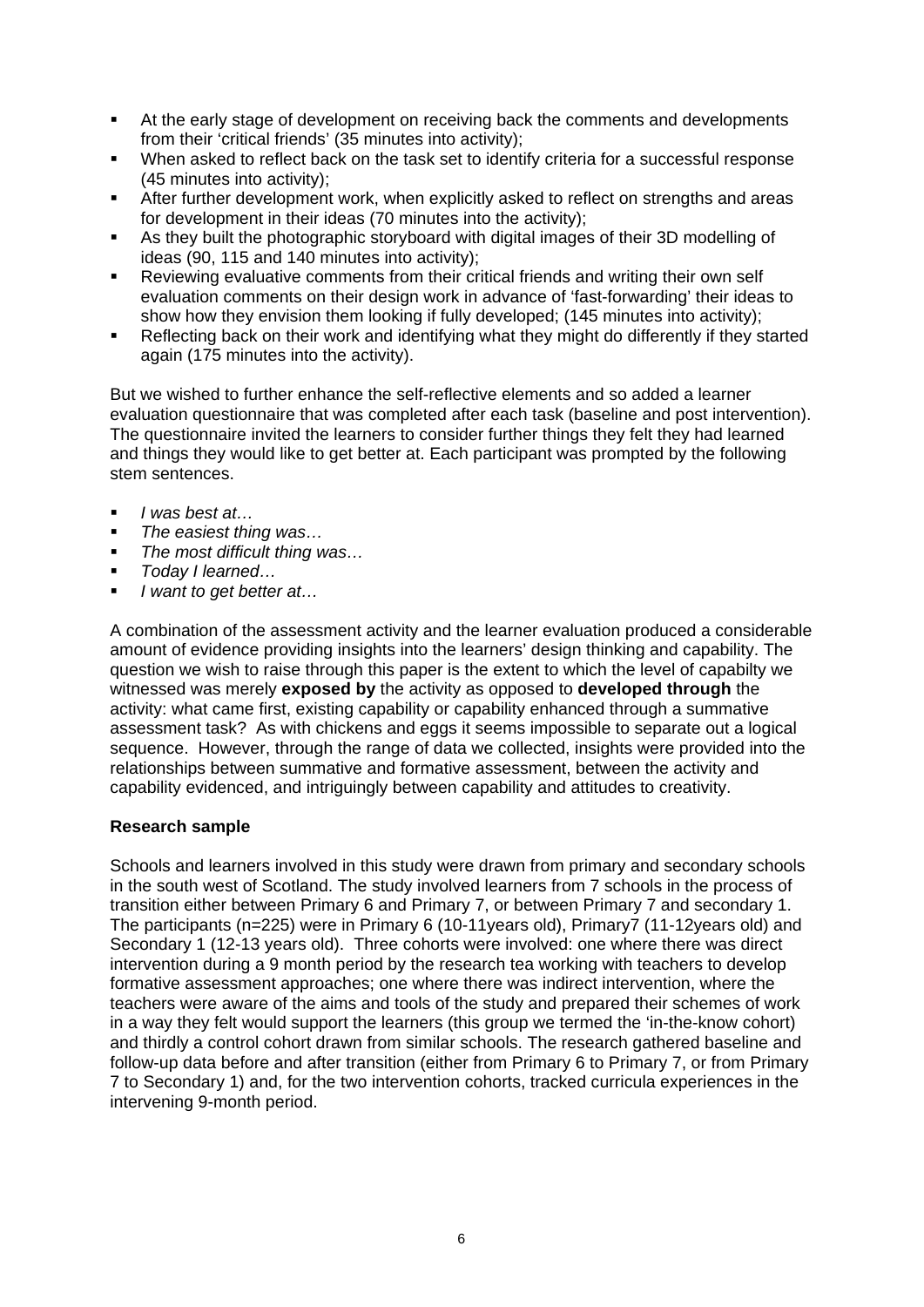# **CAPITTAL DT assessment process**



Learner No: .................

#### Figure 3: The assessment rubric.

#### **Range of data gathered**

Through the assessment activity we were particularly concerned to gain some measure of each learner's creativity and innovation in the context of design and technology. To this end, we assessed the work utilising the assessment rubric developed empirically through the Assessing Design Innovation project that first gave a *holistic* assessment of creativity and innovation on a 'wow' to 'yawn' continuum, and then provided descriptors that diagnostically spotlighted evidence throughout the activity around three dimensions: *having* ideas, *growing* ideas and *proving* (or appraising) ideas. (see figure 3.)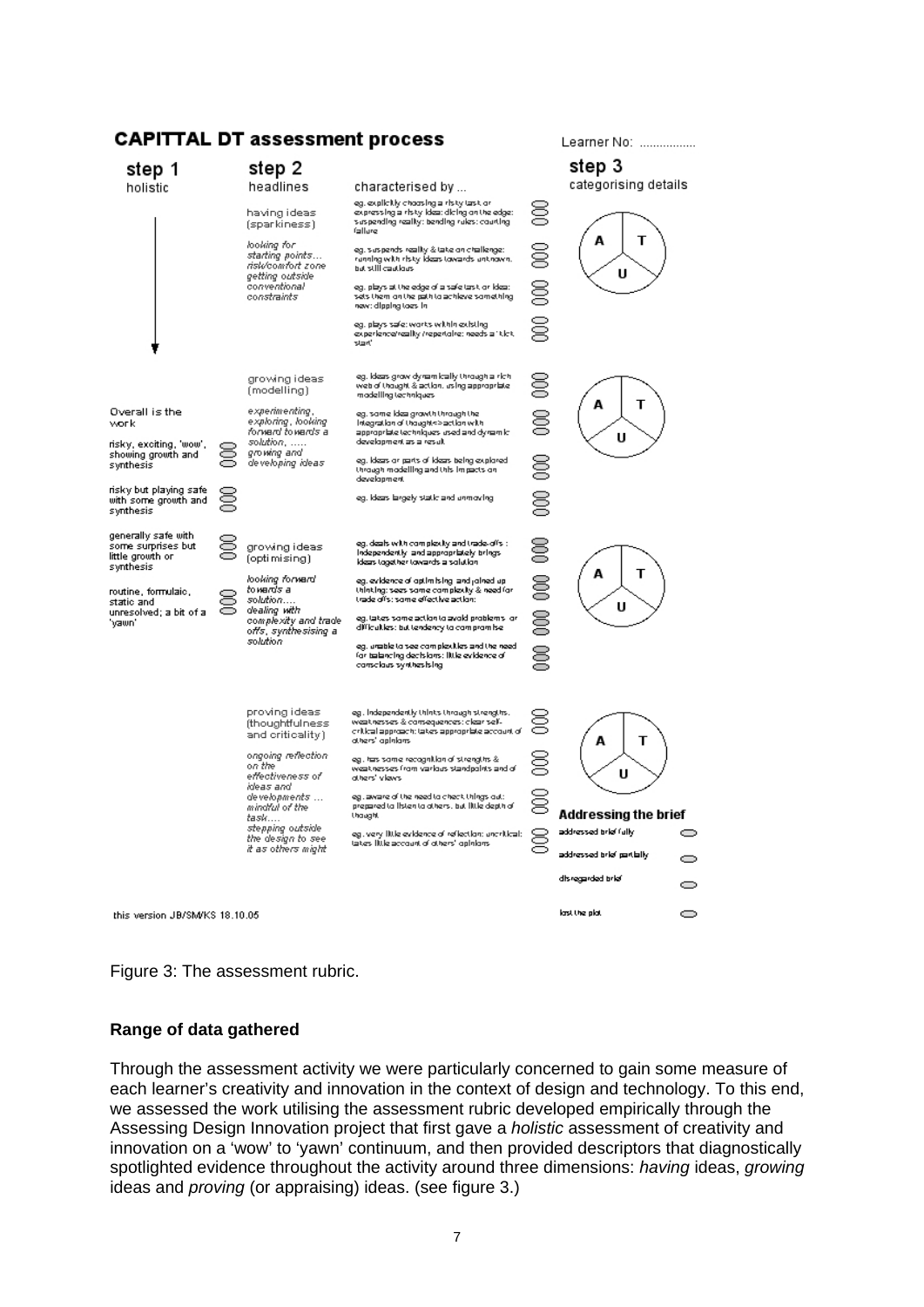A second data set was gathered through an 'Attitude to Creativity' questionnaire that each learner completed twice – once before the baseline testing took place and once at the same time as the post-intervention testing. This questionnaire was developed from an approach introduced in the 1980's (Raat et. al. 1987) and used extensively since that focused on Attitudes to Technology. In our questionnaire, we first asked for a prioritising of concepts relating to creativity and school subjects in which one could be creative, and then provided 35 statements about creativity with which to agree or disagree (on a 4 point scale). The statements were themed, but presented randomly. Table 1 indicates the way they were themed, the numbers indicate the order in which they appeared on the questionnaire.

| Attitude to Creativity Questionnaire statements (response on a scale of: 1 = strongly disagree; 2 = disagree; 3 = agree; 4 = strongly agree) |                                                                  |
|----------------------------------------------------------------------------------------------------------------------------------------------|------------------------------------------------------------------|
| What are creative people good at?                                                                                                            | What is it like being creative?                                  |
| 3. Creative people are really good at drawing                                                                                                | 5. Being creative is difficult 5                                 |
| 12. To be good at Technology Education you need to be creative                                                                               | 7. Being allowed to be creative is more fun                      |
| 17. Creative people can be good at anything                                                                                                  | 13. Projects where you have to follow instructions are boring    |
| 19. Creative people are good at maths                                                                                                        | Creativity is useful?                                            |
| 21. Scientists give the world the best ideas                                                                                                 | 4. Creative people can improve other people's lives              |
| 30. You don't need to be good at Art to be creative                                                                                          | 20. Creative ideas are a waste of time                           |
| Who can be creative?                                                                                                                         | 27. Creative ideas don't help people in their everyday life      |
| 8. You can learn to become more creative                                                                                                     | 3. Scotland needs creative people                                |
| 14. The cleverer you are the more creative you are.                                                                                          | Creativity and achievement                                       |
| 22. Some people are just born creative                                                                                                       | 6. Creative pupils always get high marks                         |
| 29. Everybody can be creative in their own way                                                                                               | 16. Teachers don't like pupils to be creative                    |
| 35. Only a few people are creative                                                                                                           | 18. Teachers know when I've done creative work                   |
| Girls and boys?                                                                                                                              | 26. You can get high marks in Technology without being creative  |
| 15. Girls are more creative than boys                                                                                                        | 32. Its easy to do a test to see how creative you are            |
| 23. Boys and girls are equally creative                                                                                                      | Creativity and employment                                        |
| 36. Boys use their imagination more than girls                                                                                               | 9. The more creative you are the more you get paid at work       |
| How to be creative                                                                                                                           | 24. Its better to have a creative job than to earn lots of money |
| 10. Creative people break rules                                                                                                              | 34. Being creative won't get you a good job                      |
| 11. Being creative means having ideas that no one else has had                                                                               |                                                                  |
| 25. Creative ideas just happen                                                                                                               |                                                                  |
| 28. To be imaginative you have to think hard                                                                                                 |                                                                  |
| 31. I can be more creative outside of school                                                                                                 |                                                                  |

Table 1: Statements from the Attitude to Creativity Questionnaire

In addition to this data, we also had a third data set gathered through the Learner Evaluation Questionnaire, as outlined above.

### **Insights provided by linked data analysis**

Both through individual and linked data analysis (reported in detail elsewhere: McLaren et al 2006; Bain and McLaren 2006; Stables 2006) two areas of importance that emerged were:

- links between attitudes to creativity and creative performance;
- **Inks between learner self reflection and creative performance**

When the data was initially analysed, within individual data sets we explored standard aspects such as gender difference, but suprisingly little emerged as a result. It wasn't until we began to look for differences by subdividing the data in relation to performance on the focused assessment activity that more interesting facets became apparent. As we had both pre and post intervention performance data, we were able to create data subsets such as:

- consistently high performers;
- consistently low performers;
- improvers;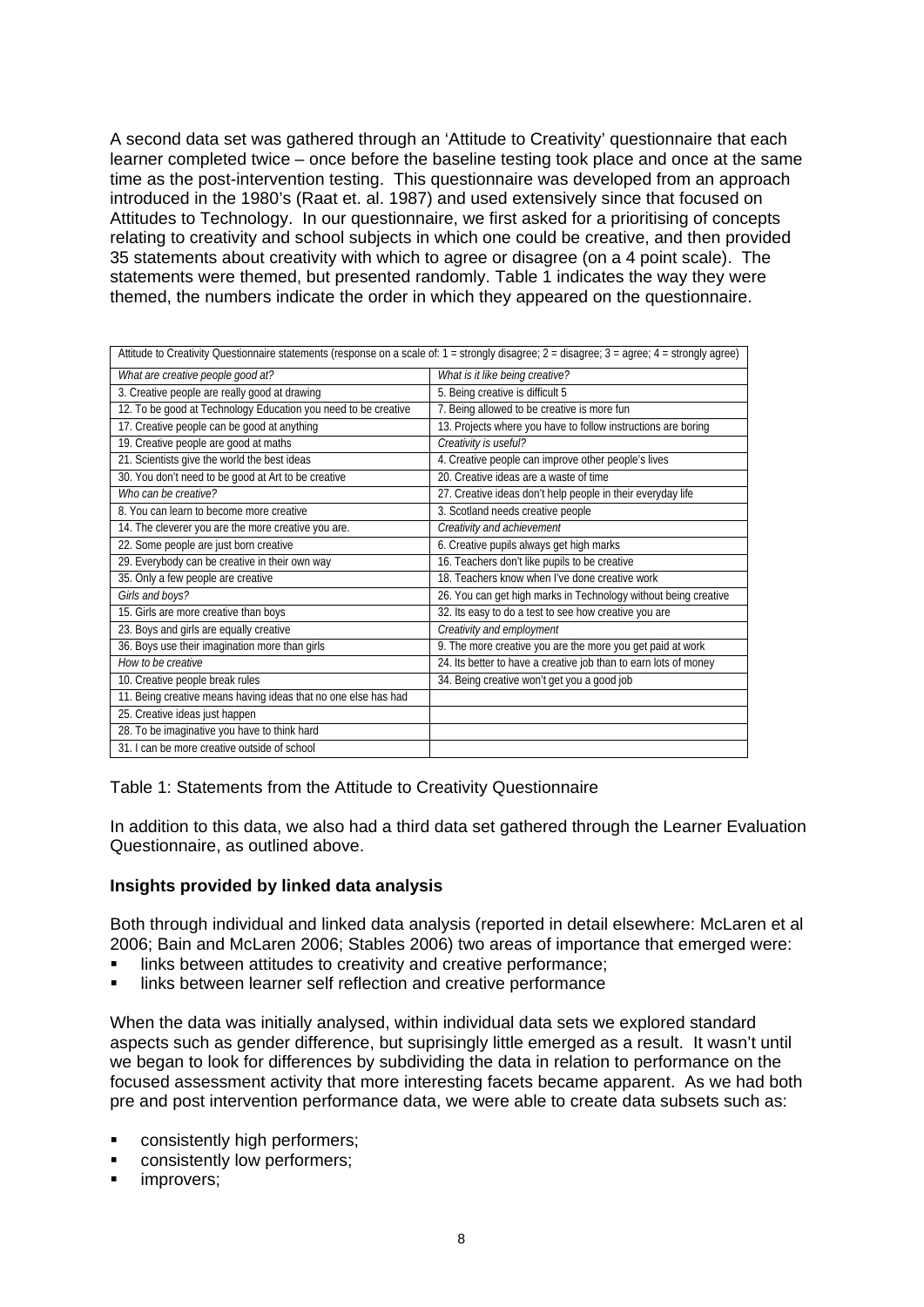those whose performance weakened.

### *Link between attitude to creativity and performance*

From the attitude to creativity an interesting trend appeared when we used these subsets to explore the data, whereby the high performers were at variance in their views of creativity in relation to the general view of the learners, and this often related closely to the teachers' attitude. The following three statements illustrate this.

The first is the statement "Creative people can improve other people's lives", where the mean performance of those who agree with the statement is significantly higher (at .01 on a ttest) across the full performance profile in test 1 and higher across the profile in test 2 (with having ideas at the .01 sig.level). In addition, the teachers involved in the project who undertook a similar attitudinal questionnaire also valued this statement highly, suggesting a relationship between the way the teachers and the high performers value creativity for its usefulness. The second is "its easy to take a test to see how creative you are" with which, at a general level, the learners agreed, the teachers disagreed. But the performance data showed that those learners disagreeing with the statement have a higher performance mean, once again aligning them with the teachers. The third statement is "Its better to have a creative job than earn lots of money". With this statement there was general disagreement by both learners and teachers, with the exception of the high performers, who were more likely to agree – again showing a positive attitude towards creativity.

The creativity questionnaire also contained a free response question, asking simply for a personal response to what creativity meant to each individual. In these it is possible to detect a qualitative difference between the high and low performers, the high performers providing a greater level of comment about creativity **processes** and also demonstrating a more sophisticated level of understanding. The following examples typify the two types of responses.

*"Using your imagination to help yourself and other people."* (Learner 01/01/06: high performer) *"Having fun and having crazy and colourful ideas. Having fun when you write, talk, draw or make something."* (Learner 07/02/45: high performer) *"Coming up with ideas that at either quite mad or ideas that make you think about the idea."* (Learner 01/01/05: high improver)

*"Making things."* (Learner 08/01/04: low performer) *"Be good at art."* (Learner 07/02/35: low performer) *"Being good at coming up with ideas."* (Learner 01/01/04: low performer)

Not only did the higher performers show a more sophisticated view of process, in the postintervention questionnaire there was increased evidence of statements that were not just about **having** ideas but reflecting the importance of **growing** those ideas

*"Means you think up ideas and you put that idea forward by putting it in your final design. Creativity means making things out of your creative ideas."* (Learner 10/01/12: high improver) *"Being able to have good ideas / being able to make things and try to change things to better things."* (Learner 07/02/35: high performer)

All of the consistently (i.e. in both the pre and post assessment activity) high performers and also the high improvers came from either an intervention or in-the-know school where there had been an emphasis on developing creative responses and self and peer assessment strategies. The increased awareness shown through the statements, including the emergence of comments relating to growing ideas, appeared to indicate a link to the improvement in performance, where the largest assessed improvement was in "growing ideas". With the higher performers we believe we witnessed part of the chain reaction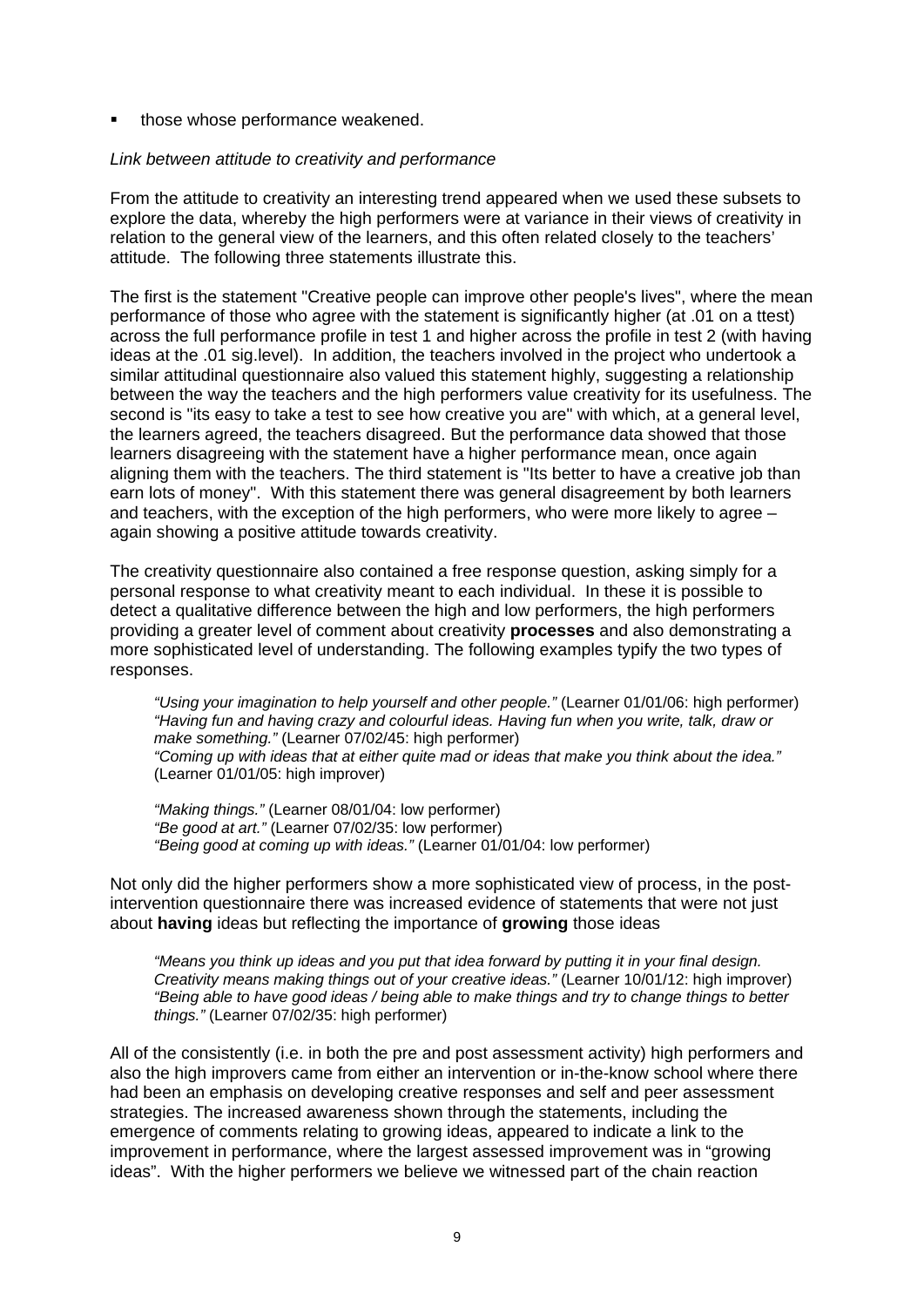between their learning experiences, self-awareness and a deeper, metacognitive understanding of creativity beginning to crystallise. This was further evidenced when we looked at the linked data of learner self reflection.

### *Link between learner self reflection and performance*

The key aspects that were apparent when we considered this data were that higher performing learners seemed to be readily able to state what they themselves felt they were good at and that this often mapped closely to the judgment of the assessment team using the rubric. These learners were also willing to suggest what they would like to get better at. The following two examples illustrate this.

Learner 07/02/29/7 identified he is best at 'coming up with ideas', and 'having ideas' was his highest score for in both activities. He stated that he had learned he is 'good at model making' (although in both activities he notes this as being the most difficult aspect) and 'ok at designing' in activity 2. He also stated that he wanted to get better at 'designing things' and 'putting his ideas into words.

Learner 01/01/06 identified that she is best at as 'designing the model' and 'designing my ideas' and finds the easiest aspect 'coming up with a design'. She also scores consistently well in 'having ideas'. She noted after the first activity that she had learned 'I am better at designing than modelling' and her lowest performance is in 'growing ideas'. After the activity she identified this as something she wants to get better at and, interestingly, it remained her target 9 months later, even though she had improved her scores in this aspect. She does, however, indicate that she is aware she is better by this time, writing in her self reflection that she has learned 'how to put my ideas into action'.

# **Potential for adoption and adaptation**

The way learners, particularly in the intervention schools, were increasingly able to describe, reflect and explain both in peer and self review serves as an important discriminator to progress designerly thought and action – something key in making progress in the curriculum area of design and technology. Through the dissemination of the CAPITTAL DT and other projects, the approach has had much exposure within the international Technology Education community and has now been adopted as an integral part of the GCSE assessment for the OCR Awarding Body GCSE Design and Technology Product Design examination. A further project, developed directly from Assessing Design Innovation, has moved the approach more firmly into a digital world. This project, *e-scape*, also funded through DfES, has taken the entire Assessing Design Innovation structure and replaced much of the paper-based portfolio, with its evidence prompts and unfolding structure, with a digitally based portfolio captured through hand-held (or PDA) computers. This has provided opportunities for increased multimodal responses, utilising the PDA's camera (in the hands of the learners themselves) for creating the storyboard of developments, its drawing facility for developing and sharing ideas amongst the 'critical friends', its note taking tool for written responses and, most valuably, its voice recorder for collecting spoken reflections on developments literally from the 'voice' of the learner. This new model has been through a 'proof of concept' stage and has been trialed within design and technology settings.

But, as *e-scape* enters its third phase of development is being developed in parallel with geography and science settings. While we have used the approach in other projects to assess aspects of literacy (Stables et al., 2001) and generic competence within a citizenship context, (Stables et al, 2003) this latest development is providing an opportunity for us to explore the extent to which the approach has the potential to **infuse** (McGuinness et al, 2007) thinking skills across curriculum areas. Early discussions with developers from geography and science are already indicating huge potential for drawing on the approach to assess procedural thinking and capability of 'being a geographer' and 'being scientific' in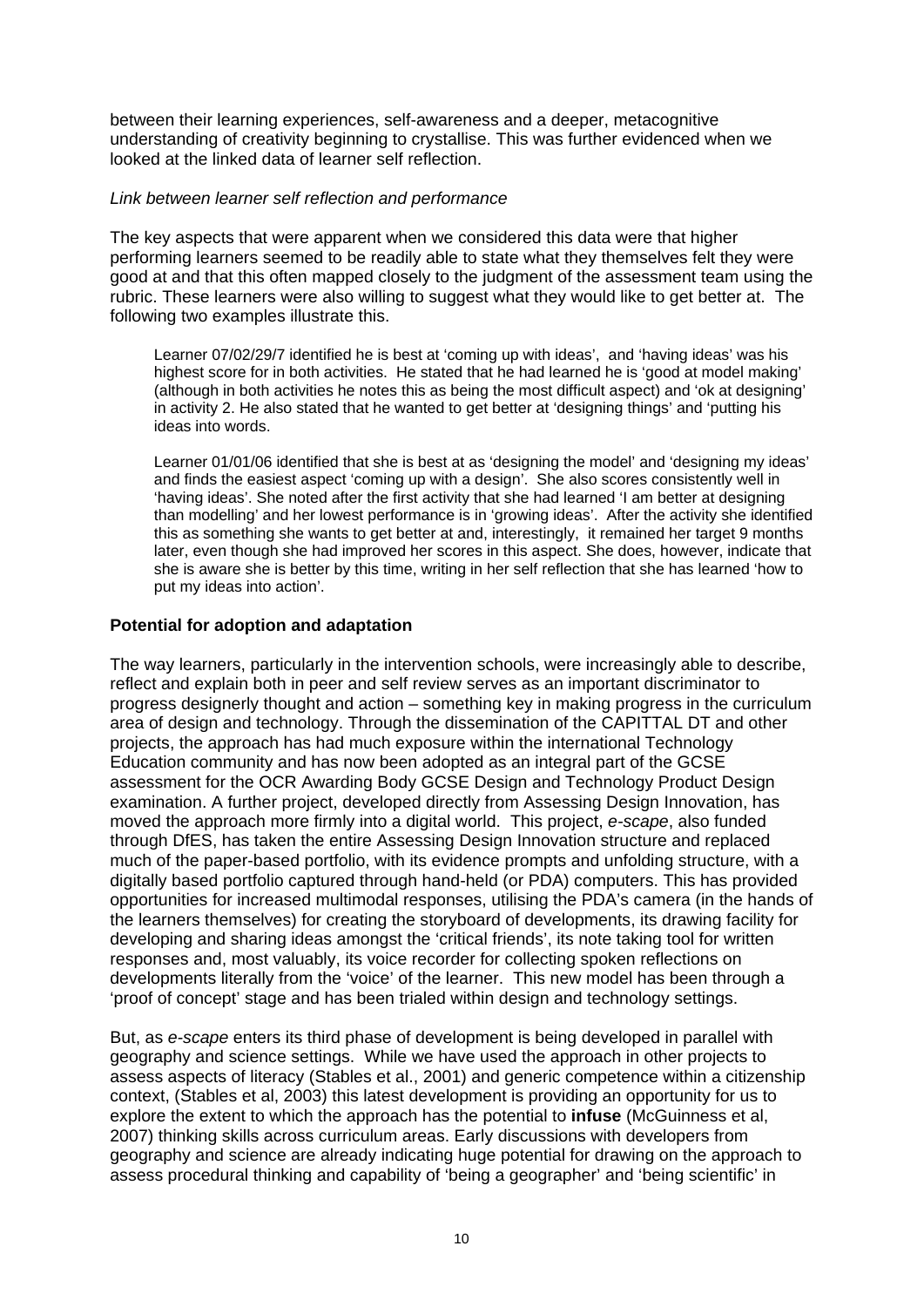ways that sit comfortably with the revised National Curriculum 'Importance' statements for these areas and that break through some of the ritualised, formulaic summative assessments that currently take place. What is still to be seen is what aspects of the approach translate effectively.

# **In conclusion …**

The question we raised earlier in this paper is about whether the levels of capability we were witnessing in each assessment task was merely **exposed by** the activity as opposed to being **developed through** the activity – to return to our analogy, were we measuring the quality of the chicken, or providing the 'ingredients' through the use of activity prompts structure etc to nurture its development?. Inevitably there has been an element of both, and this would not be so with a traditional 'test', designed to show what a learner knows. So, while we explicitly set out to gain a measure of their creative capability (as much what they could **do** as what they **knew**), there was clearly considerably more going on during the three hours of the activity. We were struck when conducting these assessments that, despite the fact that the learners knew the activity was for assessment purposes, none showed anxiety, none enquired about how well they were doing or had done – the potential 'examination' dimension appeared entirely removed from their minds. It was also apparent that they enjoyed engaging with the activity, and this is corroborated by the evaluation questionnaire where, when asked to 'strongly agree', 'agree', 'disagree' or 'strongly disagree' with the statement "I enjoyed today's activity because we had to design something" the mean averages were 3.38 and 3.43 respectively for the first and second activity, 'strongly agree' being scored at 4. So, the learners enjoyed the activity (which, from the teacher interviews, it was apparent that was unlike anything they had done previously) and were prepared to reflect on what they had learned and what targets they had for improvement.

A teacher working with the level of learner comment provided, alongside teacher judgments of performance, would be in a secure position to create meaningful interventions that could be seen to meet the personal planning identified by the learner. This illustrates the interrelationship and mutual support assessment *of* learning has with assessment *as* and *for*  learning. This is very much in the ethos and following the principles of assessment used as a **dynamic** aspect of teaching and learning, illustrating how summative assessment can also be used to support formative purposes.

In each of the settings in which it has been used to date (both within and beyond Design and Technology) a major key to its value is the emphasis on *thinking* within action – on supporting learners to become more thoughtful and doing this by making the thinking **visible** to both the learner and the assessor (and potentially teacher), the value of which is highlighted in these words of David Perkins.

*As educators, we can work to make thinking much more visible than it usually is in classrooms. When we do so, we are giving students more to build on and learn from. By making the dancers visible, we are making it much easier to learn to dance.* (Perkins, 2003, p.2)

This 'visibility' is critical to creating a climate in which metacognition is fostered – and in an assessment context we believe is critical in creating the links between assessment *as*, *of* and *for* learning and that the approach taken in this research provides an effective vehicle to progress such assessments. We hope soon to be able to illustrate how this approach can similarly support procedurally-focused assessment in other curricular areas.